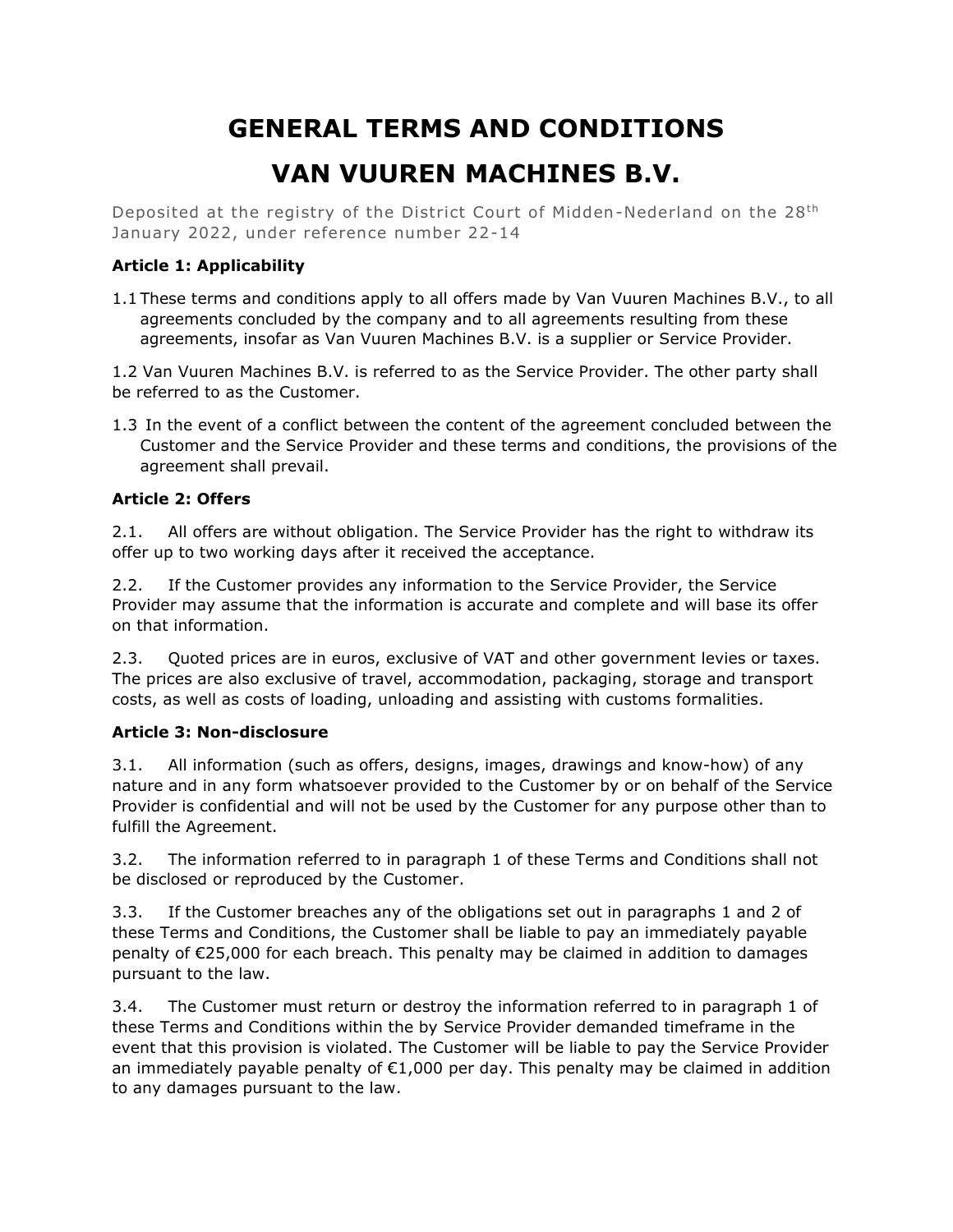# **Article 4: Advise and information provided**

4.1. The Customer cannot derive any rights from advice and information provided by the Service Provider that does not relate directly to the Order. Nor can the Customer derive any rights from advice and information given by agents or dealers who offer the Service Provider's products, unless they have been explicitly confirmed by the Service Provider.

4.2. If the Client provides information to the Service Provider, the Service Provider may assume the accuracy and completeness of this information during the implementation of the Agreement.

4.3. The Customer indemnifies the Service Provider against any claim by third parties relating to the use of advice, drawings, calculations, designs, materials, brands, samples, models, etc. provided by or on behalf of the Customer. The Customer shall compensate the Service Provider for all damage that he may suffer, including the costs incurred to defend himself against such claims.

# **Article 5: Delivery time / implementation period**

5.1. A declared delivery time or implementation period is indicative.

5.2. The delivery period or implementation period will begin only when agreement has been reached on all commercial and technical details, all information, including final and approved drawings, etc., is in the Service Provider's possession, the agreed payment or instalment has been received and any other conditions necessary for the implementation of the assignment have been met.

5.3. In the event of any of the following

a. Circumstances other than those known to the Service Provider when the delivery deadline or work period was announced, the delivery deadline or implementation period will be extended by the time that the Service Provider needs, having due regard to his planning schedule, to complete the work under those circumstances;

b. Additional work, the delivery period or implementation period will be extended by the time that the Service Provider, in accordance with his planning, needs to deliver (or arrange for the delivery of) the materials and parts for that purpose and to carry out the additional work;

c. Suspension of obligations by the Service Provider, the delivery period or implementation period will be extended by the time that the Service Provider, in accordance with his planning, needs to complete the order after the reason for suspension has ended.

Subject to evidence to the contrary from the Customer, the duration of the extension of the delivery period or implementation period will be presumed to be necessary and to be the result of a situation as referred to above under a to c.

5.4. The Customer is obliged to pay all costs incurred by the Service Provider or damages sustained by the Service Provider as a result of a delay in the delivery period or implementation period, as referred to in paragraph 3 of these Terms and Conditions.

5.5. Exceeding the delivery period or implementation period does not under any circumstances entitle the Customer to compensation or dissolution. The Customer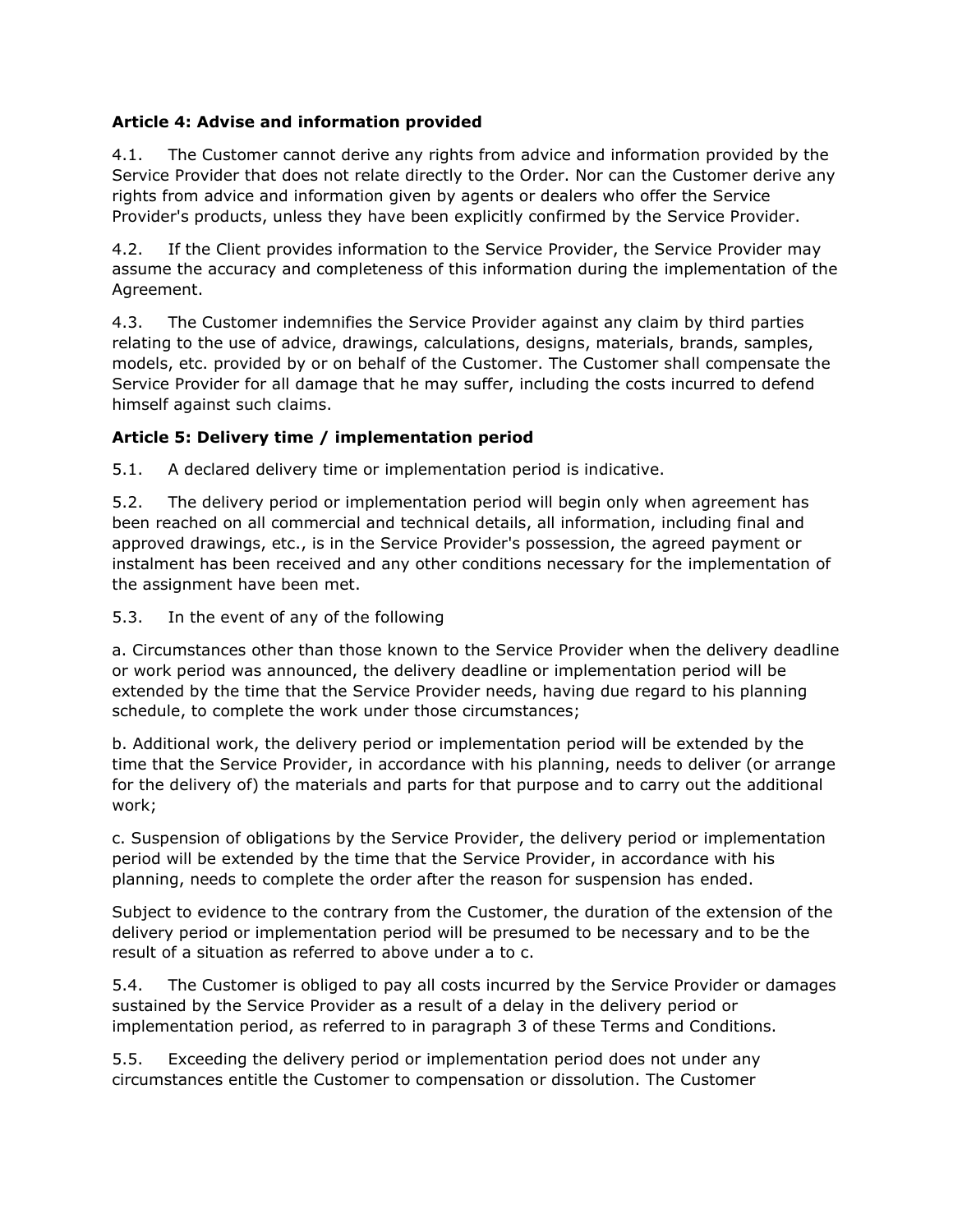indemnifies the Service Provider against any claims from third parties as a result of the delivery period or implementation period being exceeded.

# **Article 6: Delivery and transfer of risk**

6.1. Delivery will take place at the moment that the Service Provider makes the item available to the Customer at its business location and has notified the Customer that the item is at its disposal. As from that moment, the Customer shall bear the risk of the item for the purposes of storage, loading, transport and unloading, among other things. Risks relating to the transport of goods are explicitly for the Customer's account.

6.2. The Customer and the Service Provider may agree that the Service Provider shall arrange for transport. In that case, too, the risks of storage, loading, transport and unloading, among others, shall be borne by the Customer. The Customer may take out insurance to cover such risks.

6.3. If goods are to be exchanged and the Customer retains the goods to be exchanged while awaiting delivery of the new goods, the risk in relation to the goods to be exchanged shall remain with the Customer until the Customer has placed them in the Service Providers possession. If the Customer is unable to deliver the goods to be exchanged in the state in which they were when the agreement was concluded, the Service Provider may dissolve the agreement.

# **Article 7: Price changes**

The Service Provider may pass on to the Customer any increase in cost-determining factors that have occurred after the Agreement was concluded. The Customer is obliged to pay the price increase at the Service Provider's first request.

# **Article 8: Force Majeure**

8.1. A failure in the performance of his obligations cannot be attributed to the Service Provider if this failure is the result of force majeure.

8.2. Force majeure shall include the circumstance that third parties engaged by the Service Provider, such as suppliers, sub Service Providers and carriers, or other parties on which the Service Provider depends, fail to fulfill their obligations or fail to do so in good time, weather conditions, natural disasters, pandemics, terrorism, cybercrime, disruption of the digital infrastructure, fire, power failure, loss, theft or destruction of tools, materials or information, roadblocks, strikes or work interruptions and import or trade restrictions.

8.3. The Service Provider shall be entitled to suspend the fulfillment of his obligations if he is temporarily prevented from fulfilling them by force majeure. Once the situation of force majeure has ceased to exist, the Service Provider will fulfill his obligations as soon as his planning schedule permits this.

8.4. If there is a situation of force majeure and performance is or becomes permanently impossible, or if the temporary situation of force majeure has lasted for more than six months, the Service Provider is entitled to dissolve all or part of the agreement with immediate effect. The Customer is entitled to dissolve the agreement with immediate effect in such cases, but only in respect of that part of the obligations that have not yet been fulfilled by the Service Provider.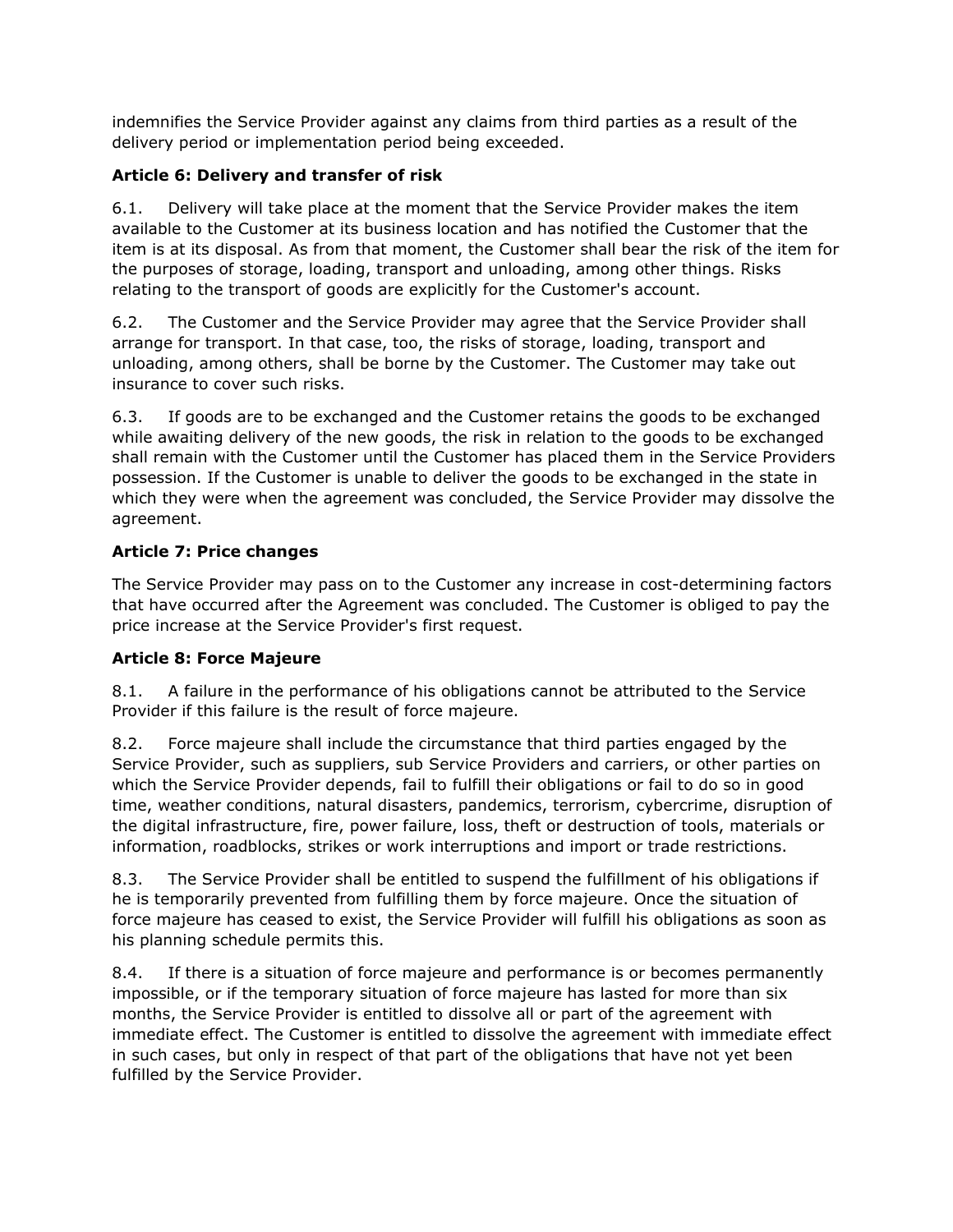8.5. The parties shall not be entitled to compensation for any damage suffered or to be suffered as a result of the force majeure, suspension or dissolution within the meaning of these terms and conditions.

## **Article 9: Additional work**

9.1. Changes to the Work shall in any event result in additional work if:

a. there is a change in the design and/or the specifications;

b. the information provided by the Customer does not match the actual situation; and

c. estimated quantities differ by more than 5%

9.2. Additional work will be calculated on the basis of the price-determining factors applicable at the time when the additional work is carried out. The Customer is obliged to pay the price of the contract extras at the Service Provider's first request.

# **Article 10: Execution of work on site**

The Customer shall ensure that the Service Provider can carry out his work without interruption and at the agreed time and that, in the performance of his work, he has access to the necessary facilities, such as:

- a. gas, water, electricity and internet;
- b. heating
- c. lockable dry storage space;

d. facilities prescribed under the Working Conditions Act and other relevant regulations.

10.2 The Customer bears the risk and is liable for - damage to and theft or loss of property of the Service Provider, the Customer and third parties - such as tools, materials intended for the work or equipment used for the work, which are located at or near the location where the work is executed or at another agreed location.

10.3 Without prejudice to the provisions of paragraph 2 of these Terms and Conditions, the Customer is obliged to take out adequate insurance against the risks referred to in that paragraph. The Customer shall also take out insurance to cover the work risk for the equipment to be used. The Customer must send the Service Provider a copy of the relevant insurance policy or policies and proof of payment of the premium at the first request. In the event of any damage, the Customer is obliged to report this immediately to his insurer for further processing and settlement.

## **Article 11: Delivery of the work**

11.1. The work will be considered completed in the following cases:

a. if the Customer has approved the work;

b. if the Customer has put the work into commission. If the Customer puts part of the work into use, that part will be deemed to have been completed;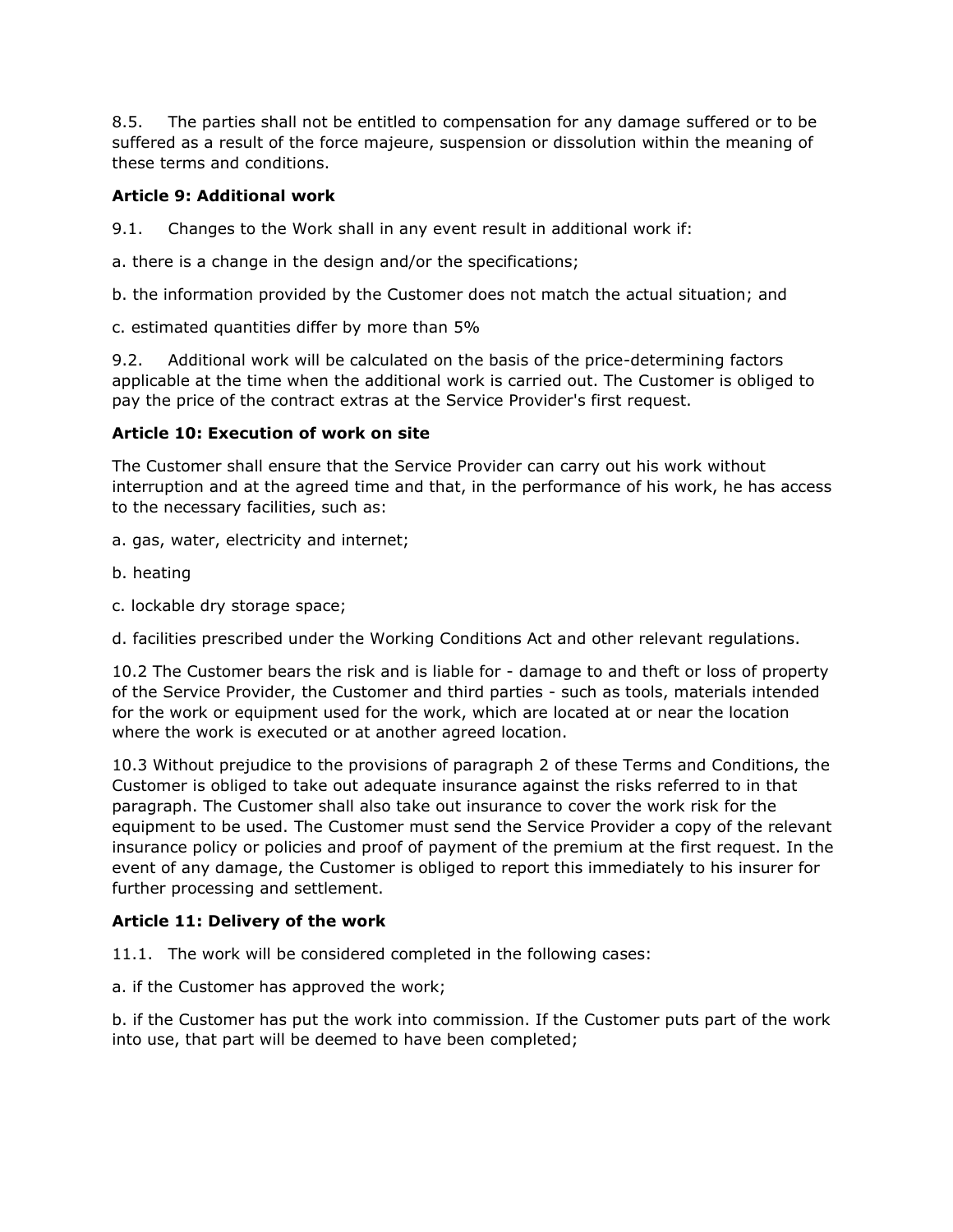c. if the Service Provider gives written notice to the Customer that the work has been completed and the Customer does not indicate in writing within 14 days of the notice that he does not approve the work;

d. if the Customer does not approve the work on account of minor defects or missing parts that can be repaired or provided within 30 days.

11.2. If the Customer does not approve the work, the Customer is obliged to notify the Service Provider of this in writing, stating the reasons. The Customer must give the Service Provider the opportunity to still complete the work.

11.3. The Customer indemnifies the Service Provider against all claims from third parties for damage to parts of the work that have not yet been completed that are caused by the use of parts of the work that have already been completed.

## **Article 12: Liability**

12.1. In the event of an attributable failure, the Service Provider is obliged to still fulfill its contractual obligations, subject to Article 14.

12.2. The Service Provider's obligation to compensate for damages on any grounds whatsoever is limited to those damages for which the Service Provider is insured under an insurance policy taken out by or on behalf of the Service Provider. However, the extent of this obligation will never exceed the amount paid out under this insurance in the case in question.

12.3. If, for whatever reason, the Service Provider is unable to invoke paragraph 2 of these Terms and Conditions, the obligation to pay damages will be limited to a maximum of 10% of the total order price (exclusive of VAT). If the agreement consists of parts or partial deliveries, this obligation will be limited to a maximum of 10% (exclusive of VAT) of the order price for that part or partial delivery. In the case of continuing performance contracts, the obligation to compensate for damage shall be limited to a maximum of 10% (exclusive of VAT) of the contract price owed in the twelve months preceding the event causing the damage.

12.4. Not eligible for compensation are:

a. consequential loss. Consequential damage is understood to be, among other things, damage caused by stagnation, loss of production, loss of profit, fines, transport costs and travel and accommodation expenses;

b. supervision damage. The term 'supervision damage' means, among other things, damage caused by or during the performance of the work to objects on which work is being carried out or to objects situated in the vicinity of the worksite;

c. damage caused by intent or gross negligence on the part of helpers or non-management employees of the Service Provider.

Customer can insure themself against these damages if possible

12.5. The Service Provider is not obliged to pay any compensation for damage to materials, machines and objects supplied by or on behalf of the Customer (including tractors supplied). Risks relating to these materials and objects will be borne by the Customer, even if they are located on terrain and/or buildings used by the Service Provider.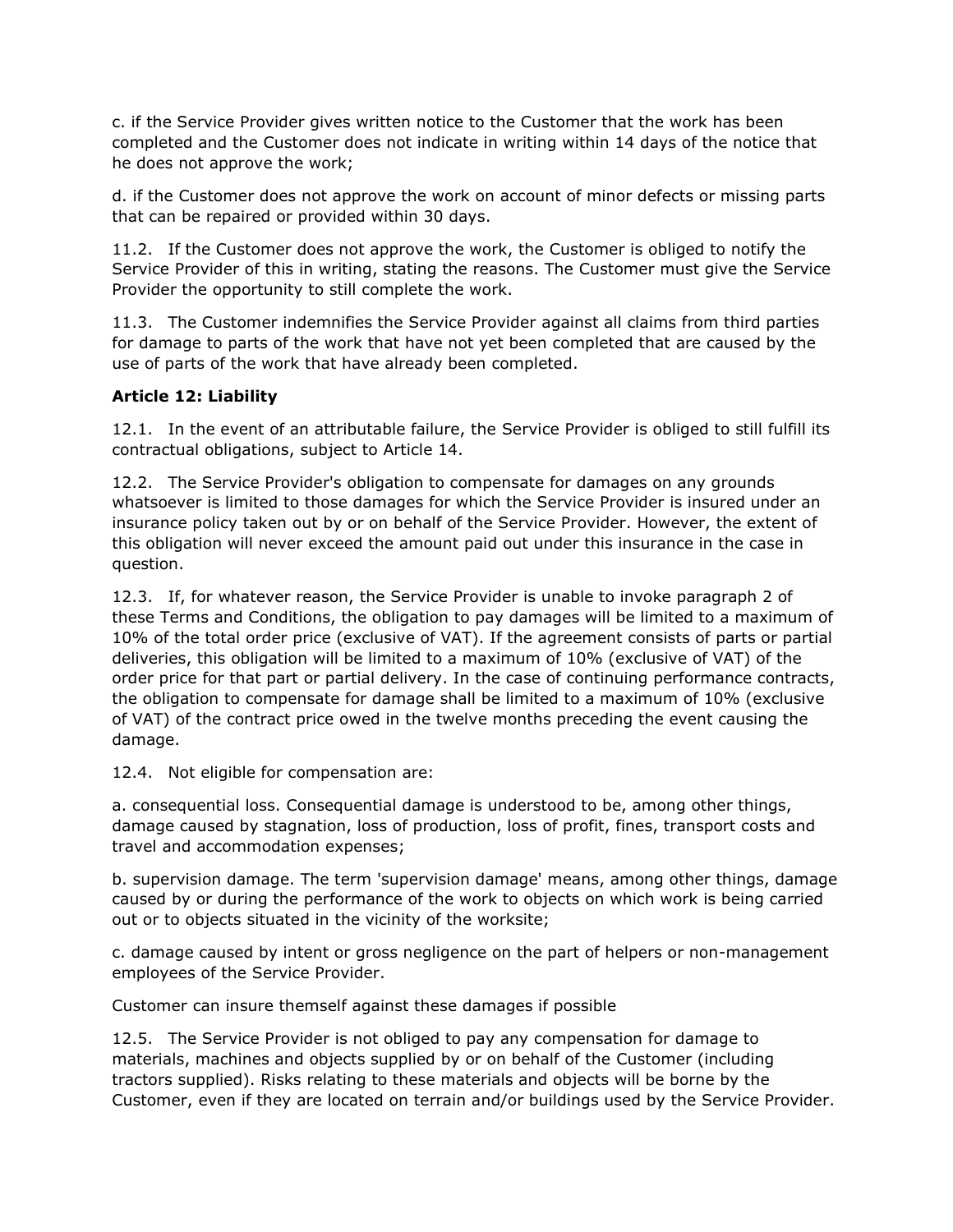This explicitly also applies to risks relating to fire, theft, loss, weather conditions, natural disasters, pandemics, terrorism, destruction and/or vandalism.

12.6. The Customer indemnifies the Service Provider against all third-party claims for product liability stemming from defects in products provided by the Customer to third parties that include the products or materials provided by the Service Provider. The Customer must compensate the Service Provider for all damage that he incurs in this context, including the costs of all or part of the legal proceedings.

# **Article 13: Warranty and other claims**

13.1. Unless otherwise agreed in writing, the Service Provider warrants the proper performance of the agreed performance for a period of six months after delivery or implementation, as detailed in the following paragraphs.

13.2. If the parties have agreed on different warranty terms, the provisions of this article shall apply in full, unless this is in conflict with those different warranty terms.

13.3. If the agreed performance has not been carried out in a satisfactory manner, the Service Provider will choose, within a reasonable period, whether to carry out the performance in a satisfactory manner or to credit the Customer for a proportionate part of the contract sum.

13.4. If the Service Provider chooses to carry out the performance in a proper manner at a later date, he shall determine the manner and time of performance. The Customer must in all cases give the Service Provider the opportunity to do so. If the agreed performance consisted in part or in whole of the processing of material supplied by the Customer, the Customer must supply new material at his own expense and risk.

13.5. Parts or materials to be repaired or replaced by the Service Provider must be sent to him by the Customer.

13.6. The following shall be borne by the Customer:

a. all transport or shipping costs;

b. costs of disassembly and assembly; and

c. travel and accommodation expenses and travelling time.

13.7 The Service Provider shall not be obliged to fulfill the warranty until the Customer has fulfilled all its obligations.

13.8 Warranty is excluded for defects resulting from:

- normal wear and tear;
- injudicious use;
- maintenance that has not been carried out or carried out incorrectly;
- installation, assembly, alteration or repair by the Customer or by third parties
- defects in or unsuitability of goods originating from or prescribed by the Customer;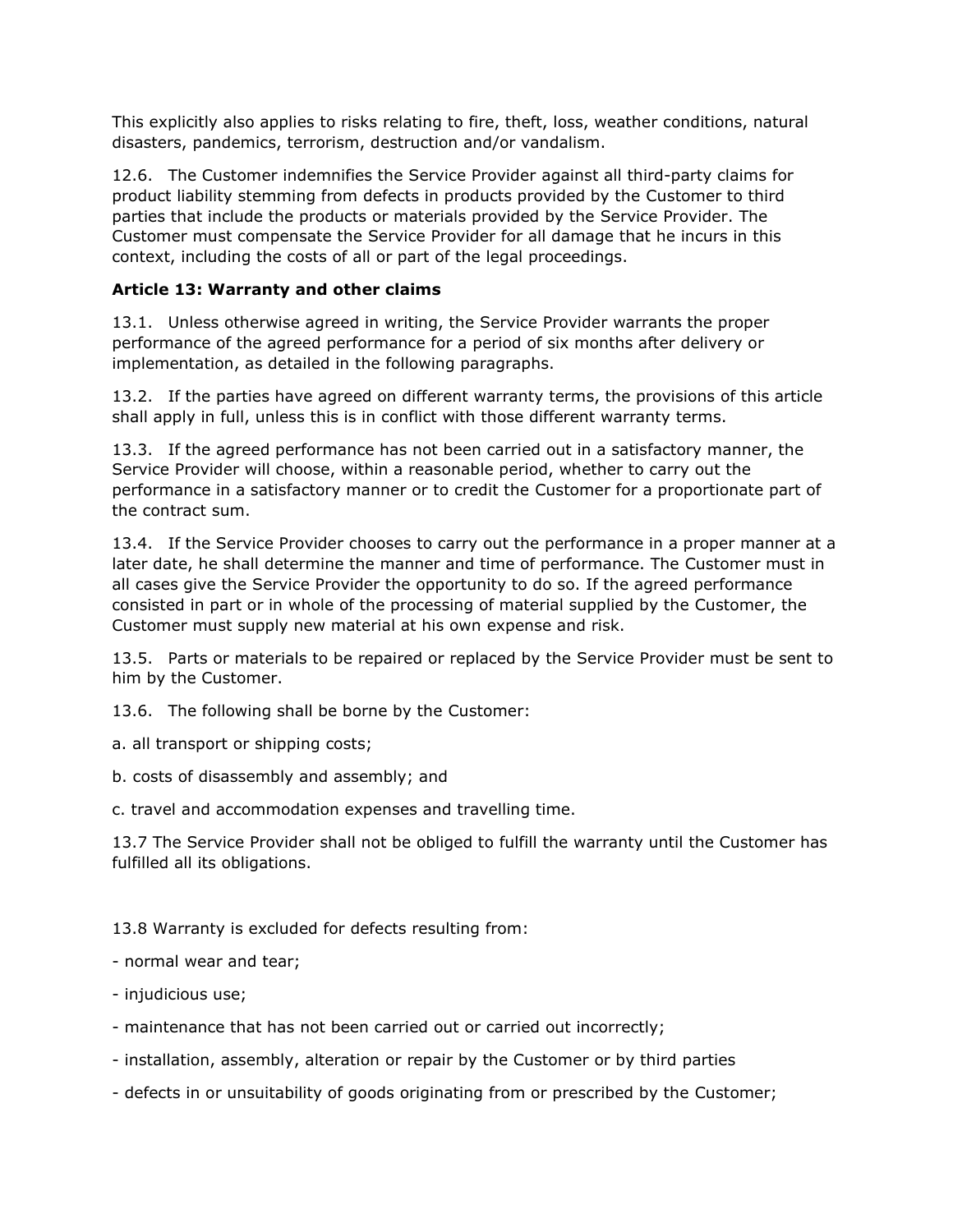- defects in or unsuitability of materials or resources used by the Customer.

13.9 No warranty is given on:

- delivered items that were not new at the time of delivery;
- the testing and repair of the Customer's equipment;
- parts for which a factory guarantee has been given.

13.10 The provisions of these Terms and Conditions shall apply similarly in the event of any claims by the Customer on the grounds of breach of contract, non-conformity or any other basis whatsoever.

## **Article 14: Duty to complain**

14.1. The Customer may not invoke defects in the product or service unless a written complaint has been submitted to the Service Provider within fourteen days after the defect was detected or should, within reason, have been detected.

14.2. The Customer must submit complaints about the invoice to the Service Provider in writing within the payment period, on penalty of forfeiture of all rights. If the payment period is longer than thirty days, the Customer must have complained in writing within thirty days of the invoice date at the latest.

#### **Article 15: Uncollected items**

15.1. The Customer is obliged to take delivery of the item(s) which is/are the subject of the agreement at the agreed location at the end of the delivery period or implementation period.

15.2. The Customer must cooperate fully, free of charge, to enable the Service Provider to effect delivery.

15.3. Uncollected items will be stored at the Customer's expense and risk.

## **Article 16: Other provisions relating to uncollected items**

In the event that the provisions of paragraph 1 or 2 of the previous article are violated, the Customer shall, after having received notice of default from the Service Provider, owe the Service Provider a penalty for each violation in the amount of €250 per day with a maximum of €25,000. This penalty may be claimed in addition to damages pursuant to the law.

#### **Article 17: Payments**

17.1. Payment shall be made at the place of business of the Service Provider or into an account to be designated by the Service Provider.

17.2. Payment must be fully fulfilled prior to delivery.

17.3. In the case of orders with a value of more than  $\epsilon$ 5,000, a down payment of 30% of the total order value must be made at a time to be specified by the Service Provider, prior to delivery. This down payment shall be offset against the final invoice and payment referred to in Article 17.2.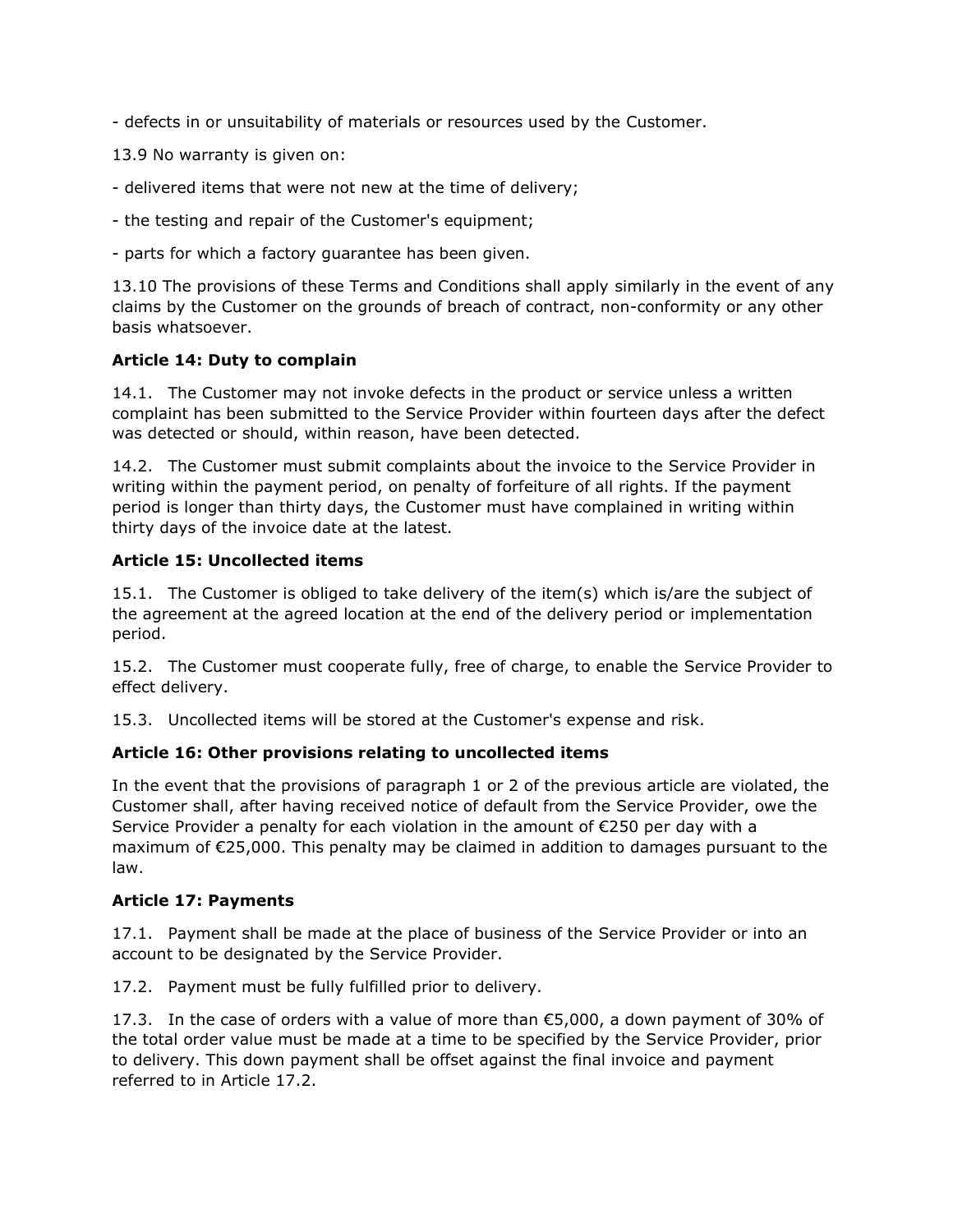17.4. If the Customer fails to fulfill his payment obligation, he shall be obliged, instead of paying the agreed amount of money, to comply with a request from the Service Provider for payment in instalments.

17.5. The Customer's right to set off claims against the Service Provider or to suspend the fulfillment of its obligations is excluded, unless the Service Provider has been granted a suspension of payments or has been declared bankrupt or is subject to statutory debt rescheduling.

17.6. Regardless of whether the Service Provider has fully executed the agreed performance, everything that the Customer owes or will owe to the Service Provider under the contract will be immediately due and payable if

a. a payment period has been exceeded;

b. the Customer fails to fulfill his obligations under Article 16;

c. bankruptcy or suspension of payment has been filed for Customer

d. the Customer's assets or claims are seized;

e. the Customer (company) is dissolved or liquidated;

f. the Customer (natural person) requests to be admitted to the statutory debt rescheduling arrangement, is placed under administration or dies.

17.7. In the event of delay in the payment by the Customer of all or part of the sum of money, the Customer shall owe the Service Provider interest on that sum of money as from the day following the date agreed as the latest date for payment up to and including the date on which the Customer has paid the sum of money. If the parties have not agreed on a final date for payment, the interest shall be due as from 30 days after the date on which the amount fell due. The interest rate is 12% per year, but shall be equal to the statutory interest rate if this is higher. In calculating interest, part of a month is considered a full month. At the end of each year, the amount on which the interest is calculated is increased by the interest due for that year.

17.8. The Service Provider shall be entitled to set off its debts to the Customer against any debts owed to the Customer by companies affiliated with the Service Provider. The Service Provider shall also be entitled to set off its debts to the Customer against debts which companies affiliated with the Service Provider have to the Customer. Furthermore, the Service Provider is entitled to set off its debts to the Customer against claims on companies affiliated with the Service Provider. Affiliated companies are defined as: all companies belonging to the same group, in the sense of article 2:24b of the Dutch Civil Code and a participation in the sense of article 2:24c of the Dutch Civil Code.

17.9. In the event that the Customer's debts fall due, the Service Provider shall also be entitled to sell on the Customer's behalf materials and objects (including tractors) and to recover the revenue from them if the Customer fails to pay its debts that fall due despite repeated reminders. The Customer shall be obliged to provide all the cooperation required to enable such a sale to take place.

17.10. If payment is not made on time, the Customer is liable to pay the Service Provider all extrajudicial costs, to a minimum of €75.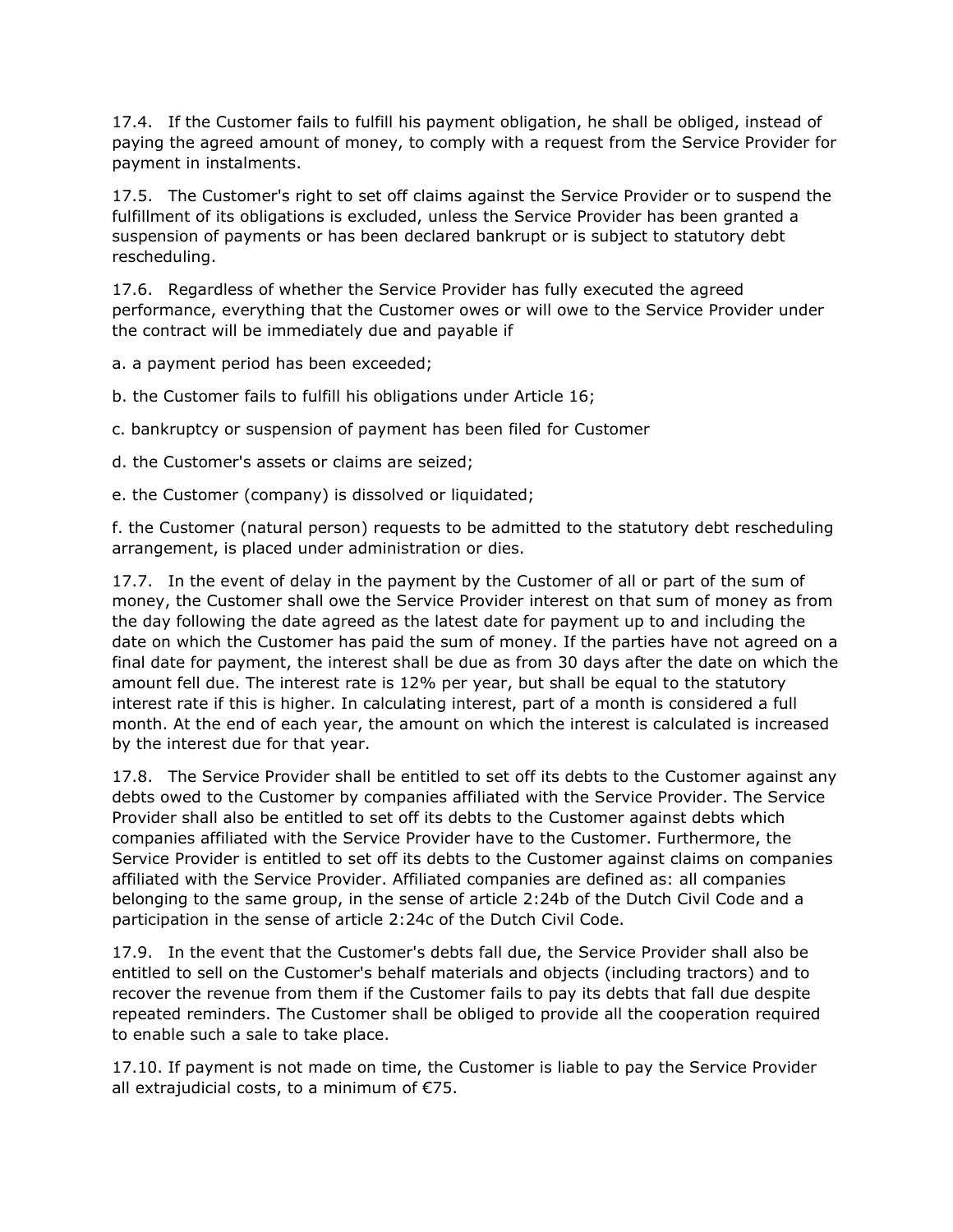These costs are calculated on the basis of the following table (principal amount incl. interest)

for the first  $€ 3.000,-$  15%. for the excess up to  $\epsilon$  6.000,- 10% for the excess up to  $\epsilon$  15.000,- 8% for the remainder up to  $\epsilon$  60.000,- 5%. for the remainder from  $\epsilon$  60.000,- 3%.

The actual extrajudicial costs incurred are due, if they are higher than those resulting from the above calculation.

17.11. If the contractor is wholly or largely justified in a judicial proceeding, all costs that he has incurred in connection with that proceeding will be borne by the customer.

## **Article 18: Assurances**

18.1. Regardless of the agreed payment conditions, the Customer is obliged, at the Service Provider's first request, to provide sufficient security for payment, at the Service Provider's discretion. If the Customer fails to do so within the specified period, he shall be in default forthwith. In that event, the Service Provider shall be entitled to dissolve the Agreement and to recover its losses from the Customer.

18.2. The Service Provider shall retain ownership of any goods delivered for as long as the Customer

a. has not fulfilled his obligations under any agreement with the Service Provider;

b. has not paid any claims arising from non-fulfillment of those agreements, such as compensation for damages, penalties, interest and costs.

18.3. As long as any goods delivered are subject to retention of title, the Customer may not encumber or dispose of them other than in the normal course of its business. This clause shall have effect under property law.

18.4. After the Service Provider has invoked his reservation of title, he may repossess the delivered goods. The Customer shall render every assistance in this regard.

18.5. If the Customer has fulfilled its obligations after the items have been delivered to the Customer by the Service Provider in accordance with the Agreement, the retention of title in respect of those items will revive if the Customer fails to fulfill its obligations under a later concluded Agreement.

18.6. The Service Provider shall have a lien and a right of retention on all items which it has or will have in its possession from the Customer for whatever reason (including materials, machines and objects supplied by or on behalf of the Customer; including tractors supplied) and for all claims which it has or may have against the Customer.

## **Article 19: Intellectual property rights**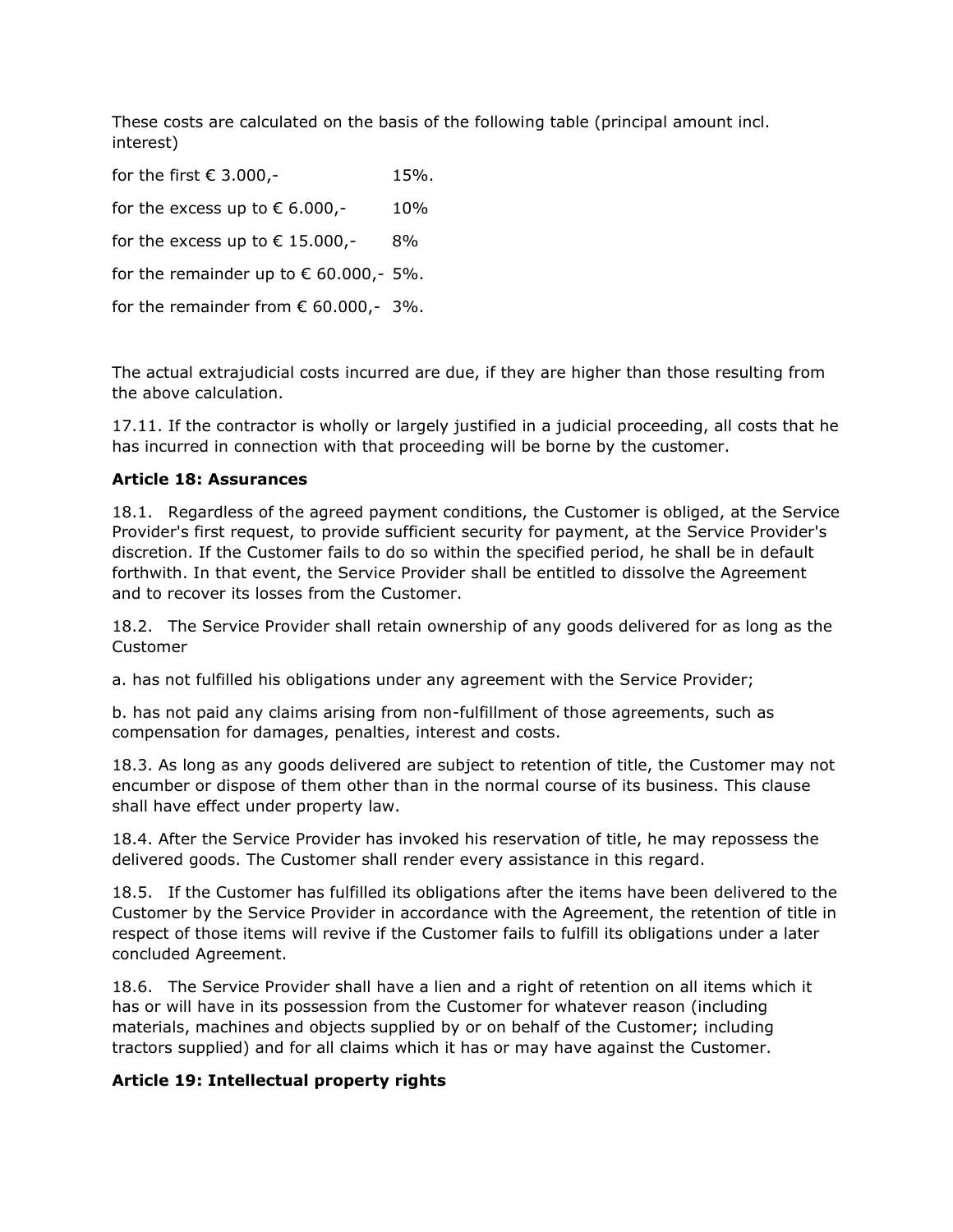19.1. The Service Provider is considered to be respectively the creator, designer or inventor of the works, models or inventions created under the Agreement. The Service Provider therefore has the exclusive right to apply for a patent, trademark or design.

19.2. The Service Provider shall not transfer any intellectual property rights to the Customer during the course of the performance of the Agreement.

19.3. If the performance to be provided by the Service Provider consists, or includes, the supply of computer software, the source code will not be transferred to the Customer. The Customer shall acquire a non-exclusive, worldwide and perpetual user license to the computer software solely for the purpose of normal use and proper functioning of the object. The Customer shall not be permitted to transfer the license or to issue a sublicense. If Customer sells the item to a third party, the license shall pass to the acquirer of the item by operation of law.

19.4. The Service Provider is not liable for any damage suffered by the Customer as a result of an infringement of intellectual property rights of third parties. The Customer shall indemnify the Service Provider against any claim by third parties relating to an infringement of intellectual property rights.

# **Article 20: Transfer of rights or obligations**

The Customer cannot transfer or pledge rights or obligations under any article of these general terms and conditions or the underlying agreement(s), except with the prior written consent of the Service Provider. This clause shall have the legal effect of property.

## **Article 21: Termination or cancellation of the agreement**

21.1. The Customer is not authorized to terminate or cancel the Agreement unless the Service Provider so agrees. If the Service Provider agrees, the Customer shall owe the Service Provider an immediately payable fee equal to the agreed price, less any savings resulting for the Service Provider from the termination. The compensation shall amount to at least 20% of the agreed price.

21.2 If the price is made dependent on the costs actually incurred by the Service Provider (cost-plus basis), the fee referred to in the first paragraph of this article will be estimated at the sum of the costs, working hours and profit that the Service Provider would be expected to have made during the entire implementation of the order.

## **Article 22: Other stipulations**

The Service Provider shall be entitled to move material, machines and objects (including tractors) supplied by or on behalf of the Customer, to place them at other locations (not under the Service Provider's control) or to accommodate them, and to have work and modifications carried out to them. Article 12 paragraph 5 shall apply in full to all these actions.

## **Article 23: Applicable law and jurisdiction**

23.1 Dutch law is applicable.

23.2. The Vienna Sales Convention (C.I.S.G.) shall not apply, nor shall any other international regulation of which exclusion is permitted.